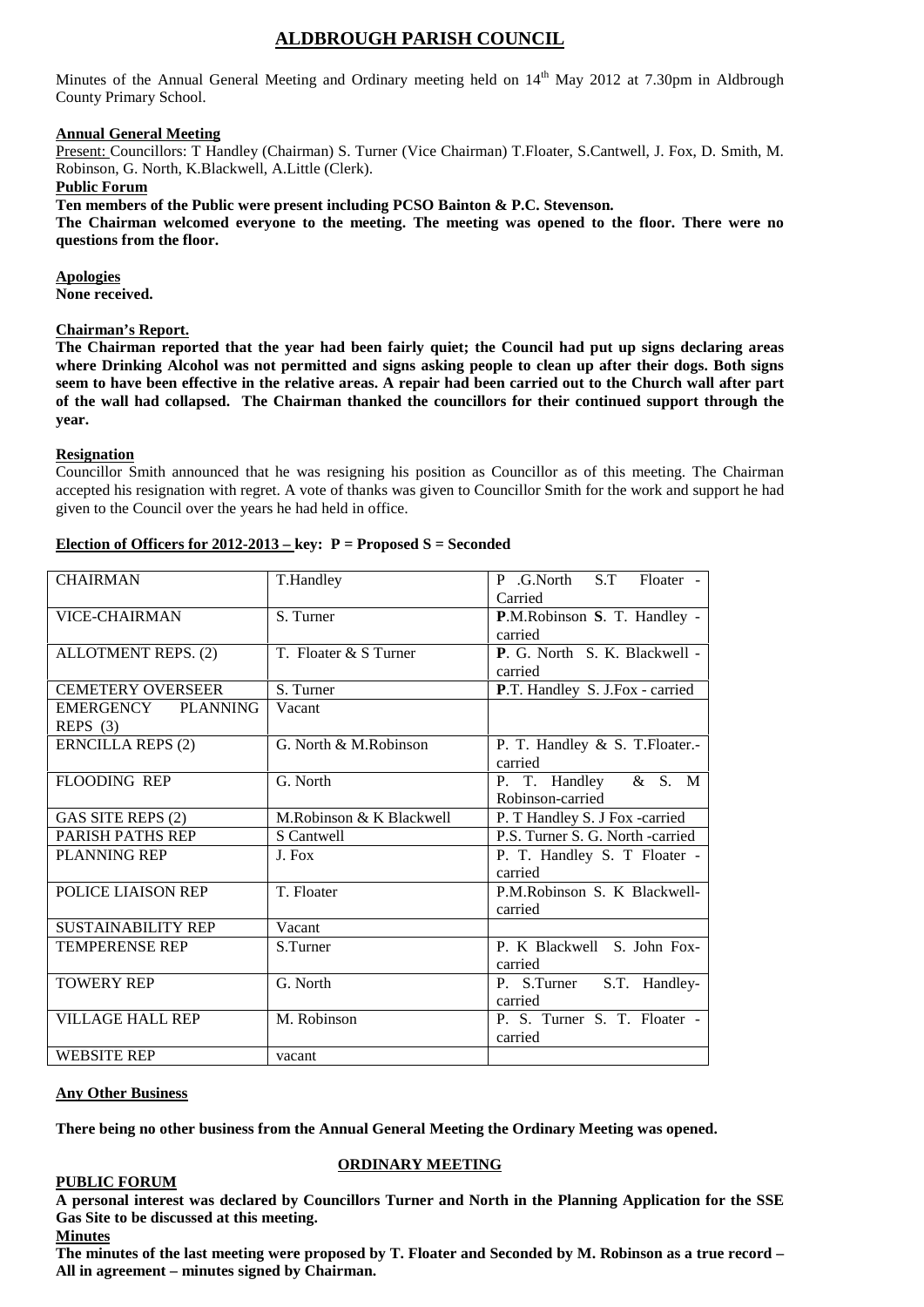# **Matters Arising**

**Chairman - T Handley Informed the Council that the Clerk (Mrs A Little) had resigned from the position of Clerk- A notice advertising the vacancy had been posted and interviews would take place on 23rd May 2012.**

**Planning Applications - Councillor Fox.**

 **Town & Country Planning Act 1990 – Relocation of wellhead platform, installation of underground and leaching pipework,electrical control cabin, underground gas pipework and construction of temporary access roads and contractors compound for above works. (Originally approved under 06/09372/STPLFE) Amended Plans at SSE Gas Storage Facility, Garton Road, Aldbrough, East Riding Of Yorkshire, HU11 4QA, for SSE Hornsea Ltd and Statoil (UK) Limited.**

**Proposed by Councillor Smith and Seconded by Councillor Blackwell that as this matter has been discussed previously the Council should send back the answer "We have no observations to make upon this application." A vote was taken and the Proposal was carried.**

 **Town & Country Planning Act 1990 – Alterations and extensions including alterations to increase roof height incorporating dormer windows to each side, erector of an extension to side and erector of a porch and alterations to bay window at front at Yaumati 14 East Newton Road Aldbrough East Riding of Yorkshire HU11 4RT – 128/01551/PLF**

**After a brief discussion and examination of the proposed plans the Council were in agreement that the there were no objections to the plans.**

**Cemetery - Councillor Turner.**

**Everything in Order nothing to report.**

**Allotments – Councillors Smith and Floater.**

**Two vacant plots. The plots have been offered to the next two people on the waiting list, Mrs D Cawthorne and Mr A Lovewell. Both parties have signed a Tenancy Agreement for their plot and have paid a years rent. Councillor Floater said that the hedges appeared to be in good order.**

**Parish Paths -Councillor Cantwell.**

**Paths opposite the Post Office removal of obstruction in hand.**

**Crime Stats - April 2012**

**Theft of diesel from farm Vehicles - Hornsea Road. Theft of metal from a rear garden - Carlton Road**

**Anti Social Behaviour Incidents**

**Report of loud Motorcycle riding at speed. – High Street**

**PCSO Bainton reported that the rider of the Motorcycle had been spoken to and issued with a Section 59 warning , which means that if he is found doing this again the Police will seize his bike. There have been further attempts of fuel thefts from cars. It is very prolific throughout Holderness. Anything suspicious should be reported to the Police. PCSO Bainton offered his apologies for the next meeting in June.**

# **Correspondence**

**Three Sycamore trees to be felled at the rear of 16 Wentworth Grove during the summer no exact date given.**

**Streetscene Services are to visit Aldbrough on Tuesday19th June at 10:00 in front of the Church – A Councillor to attend**

**Localism Act 2011 – Code of Conduct**

**East Riding of Yorkshire Council Code of Conduct was read out to Councillors and a copy passed amongst the Councillors for Information.**

**It was Proposed by Councillor Handley (Chairman) and Seconded by Councillor Smith that the East Riding Of Yorkshire Council, Code of Conduct, should be adopted by Aldbrough Parish Council . A vote was taken and the proposal carried.**

# **Any Other Business**

- **Coach to the Eon site at Cheshire has been arranged for 08:00 on 17th may 2012.**
- **Queens Diamond Jubilee – Arrangements moving along well –next planning meeting is 15/05/12 –**
- **Parish Accounts were approved – refund of VAT paid into account - details on separate sheet.**